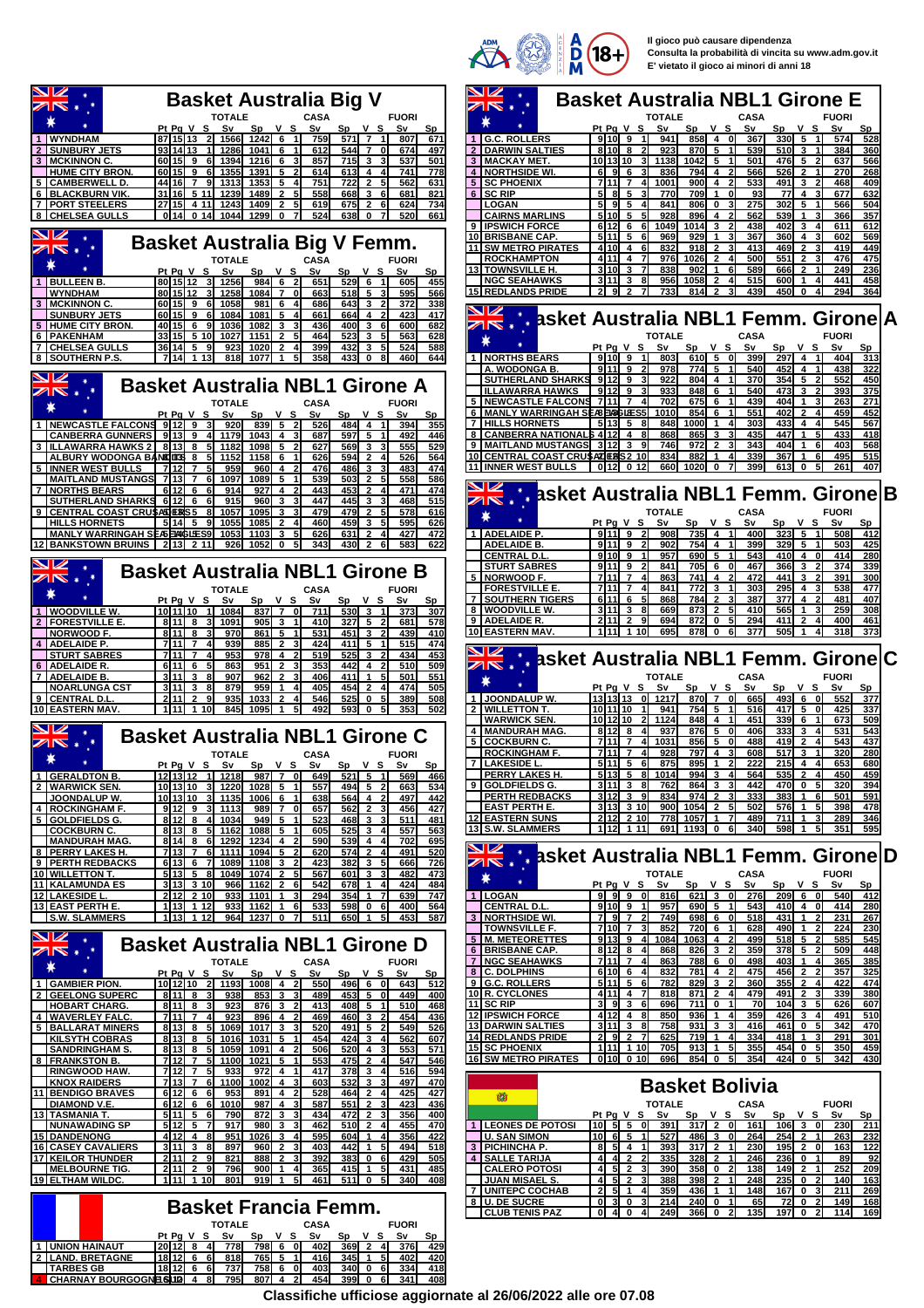$\overbrace{\text{AD}}^{\text{max}}$ 

| <b>Dasket Australia NBL1 Femm. Girone E</b>                                                                                                                                                                                             |                                                                                                                                                                                                                                              |
|-----------------------------------------------------------------------------------------------------------------------------------------------------------------------------------------------------------------------------------------|----------------------------------------------------------------------------------------------------------------------------------------------------------------------------------------------------------------------------------------------|
|                                                                                                                                                                                                                                         | <b>Basket Libano A</b>                                                                                                                                                                                                                       |
|                                                                                                                                                                                                                                         | 黍                                                                                                                                                                                                                                            |
| <b>TOTALE</b><br><b>CASA</b><br><b>FUORI</b>                                                                                                                                                                                            | <b>TOTALE</b><br><b>FUORI</b><br><b>CASA</b>                                                                                                                                                                                                 |
| Pt Pg V S Sv<br>V S<br>Sp V S<br>S٧<br>Sv<br>Sp<br>Sp<br>1 BENDIGO BRAVES<br>10 12 10<br>1043<br>840 5<br>542<br>414 5<br>501<br>426<br>21<br>$\overline{1}$                                                                            | Pt Pa V S<br>v s<br>v s<br>S٧<br>Sp<br>S٧<br>Sp<br>S٧<br>Sp<br>34 19 17<br>1861<br>1293 10<br>1028<br>660 7<br>833<br>633<br><b>1 BEIRUT</b><br>- Ol<br>$\mathbf{2}$                                                                         |
| 5<br><b>M. GAMBIER P.</b><br>10 12 10<br>778<br>440<br>367<br>5<br>476<br>411<br>916<br>$\overline{1}$                                                                                                                                  | $\overline{2}$<br><b>RIYADI</b><br>32 19 16<br>1240 9<br>792<br>539<br>$\overline{7}$<br>860<br>701<br>3I<br>1652<br>οI<br>3                                                                                                                 |
| $9112$ 9<br>$732$ 5 0<br>363<br>292<br>497<br>440<br><b>3 RINGWOOD HAW</b><br>860<br>$\overline{4}$<br>3<br>3                                                                                                                           | 28 18 14<br>814<br><b>3 DYNAMO LEBANON</b><br>4 1533<br>1317<br>$\overline{7}$<br>697<br>$\overline{7}$<br>$\mathbf{2}$<br>719<br>620<br>21                                                                                                  |
| <b>KNOX RAIDERS</b><br>8138<br>962<br>767 5<br>515<br>382<br>3<br>447<br>385<br>4<br>2<br>31<br>5                                                                                                                                       | 4 SAGESSE<br>26 18 13<br>1196<br>653<br>554<br>743<br>51<br>1396<br>6<br>$\overline{ }$<br>3<br>642                                                                                                                                          |
| 8 12<br>8<br>925<br>797<br>$\mathbf{3}$<br>435<br>402<br>5<br>490<br>395<br><b>NUNAWADING SP</b><br>$\mathbf{1}$<br>4                                                                                                                   | 5 CHAMPVILLE<br>22 19 11<br>1389<br>6<br>814<br><b>719</b><br>5<br>668<br>8 1482<br>$\overline{4}$<br>670<br>4                                                                                                                               |
| 8111<br>784I<br>486<br>419<br>414<br><b>LAUNCESTON T.</b><br>8<br>900<br>4<br>4<br>365                                                                                                                                                  | 747<br>743<br><b>ANTRANIK</b><br>22 19 11<br>1552<br><b>15721</b><br>6<br>-5<br>5<br>805<br>829<br>8l                                                                                                                                        |
| 81118<br>789<br>5<br>477<br>417<br>3<br>416<br>372<br><b>GEELONG SUPERC</b><br>893                                                                                                                                                      | 18 18 9<br>1277<br>5<br>647<br>7 HOOPS<br>1287<br>613<br>$\overline{4}$<br>5<br>640<br>664<br>۹l                                                                                                                                             |
| $907$ 4 2<br>$8$ 13 8<br>982<br>446<br>420<br>$\overline{4}$<br>536<br>487<br><b>BALLARAT RUSH</b><br>31                                                                                                                                | 8 19 4 15 1339<br>3 <sub>7</sub><br>708<br>805<br>631<br>871<br>8 HOMENETMEN<br>1676<br>$\mathbf{1}$<br>-8                                                                                                                                   |
| WAVERLEY FALC.<br>711<br>819<br>842<br>4 <sub>2</sub><br>442<br>444<br>377<br>398<br>$\overline{7}$<br>3<br>2<br>9<br>10 CASEY CAVALIERS<br>6111<br>6<br>884<br>804<br>$\mathbf{1}$<br>403<br>390I<br>5<br>$\mathbf{1}$<br>481<br>414   | 8 19 4 15<br><b>1653</b><br>$\overline{2}$<br>703<br>843<br><b>ATLAS</b><br>1308<br>-81<br>$\mathbf{2}$<br>605<br>810<br>10 BYBLOS<br>6 20 3 17 1410<br>$\overline{2}$<br>719<br>846<br>691<br>1789<br>81<br>$\mathbf{1}$<br>9<br>943        |
| 6136<br>958<br>997<br>$\overline{2}$<br>436<br>468<br>$\mathbf{3}$<br>522<br>529<br><b>SANDRINGHAM S.</b><br>4                                                                                                                          | 11 ANIBAL<br>2 18 1 17 1151<br>1569<br>584<br><b>743</b><br>$\mathbf 0$<br>9<br>567<br>826<br>1<br>81                                                                                                                                        |
| 6 13<br>912I<br>411<br>434<br>458<br><b>KILSYTH COBRAS</b><br>6<br>869<br>3<br>3<br>478                                                                                                                                                 |                                                                                                                                                                                                                                              |
| <b>ELTHAM WILDC</b><br>4 11<br>867<br>3<br>484<br>494<br>$\mathbf{1}$<br>321<br>373<br>4<br>805                                                                                                                                         | <b>Basket Nuova Zelanda</b>                                                                                                                                                                                                                  |
| <b>FRANKSTON B.</b><br>4 1 2<br>$\overline{4}$<br>831<br>901<br>$\overline{4}$<br>444<br>418I<br>0 <sub>6</sub><br>387<br>483<br>я                                                                                                      | ↗<br>金                                                                                                                                                                                                                                       |
| 366<br>41114<br>800<br>892<br>$\overline{2}$<br>409<br>434<br>483<br><b>KEILOR THUNDER</b><br>$\mathbf{2}$<br>4                                                                                                                         | <b>TOTALE</b><br>CASA<br><b>FUORI</b>                                                                                                                                                                                                        |
| 312<br>3<br>833<br>1014<br>$\overline{2}$<br>471<br>608<br>362<br>406<br>16<br><b>DANDENONG</b><br>5<br>$\mathbf{1}$<br>4<br>۹                                                                                                          | Pt Pg V S<br>S٧<br>v s<br>S٧<br>Sp V S<br>Sν<br>Sp<br>Sp                                                                                                                                                                                     |
| 2111<br>$\overline{2}$<br>621<br>279<br>357I<br>5 <sub>l</sub><br>342<br>461<br>17 MELBOURNE TIG.<br>818<br>1<br>$\mathbf{1}$<br>9<br>Δ<br>112 11<br>995<br>453<br>302<br>755<br>579I<br>0<br>416<br>-1<br>6<br>5                       | $354$ 5<br><b>1 BAY HAWKS</b><br>14 10 7<br>81112<br>365<br>490<br>855<br>2<br>$\mathbf{1}$<br>457                                                                                                                                           |
| 18 DIAMOND V.E.<br>19 HOBART CHARG.<br>0111011<br>640<br>860l<br>$\mathbf 0$<br>5 <sub>l</sub><br>299<br>390I<br>$\mathbf 0$<br>6<br>341<br>470                                                                                         | <b>NELSON GIANTS</b><br>$14$ 10 7<br>799 3<br>485 4<br>842<br>489<br>$\mathbf{0}$<br>353<br>314<br>A. TUATARA<br>14 12 7<br>1078<br>955<br>$3^{\circ}$<br>526<br>463<br>$\overline{4}$<br>$\overline{2}$<br>552<br>492<br>51                 |
|                                                                                                                                                                                                                                         | 4 FRANKLIN BULLS<br>10 <sup>1</sup> 9 <sup>1</sup><br>682<br>$\overline{2}$<br>367<br>388<br>- 5<br>682<br>3<br>1<br>315<br>294                                                                                                              |
|                                                                                                                                                                                                                                         | <b>OTAGO NUGGETS</b><br>12 11 6<br>886<br>$\overline{2}$<br>332<br>318<br>585<br>917<br>4<br>3<br>568                                                                                                                                        |
| <b>Basket Cina Taipei</b>                                                                                                                                                                                                               | <b>CANTERBURY</b><br>$12$ 12 6<br>1014I<br>$\overline{2}$<br>449<br>503<br>$\overline{4}$<br>$\mathbf{2}$<br>541<br>511<br>990<br>-61<br>Δ                                                                                                   |
| <b>TOTALE</b><br>CASA<br><b>FUORI</b>                                                                                                                                                                                                   | 656<br>7 ITARANAKI M.<br>10 <b>10</b><br>- 5<br>882<br>887I<br>4<br>638<br>226<br>249<br>5<br>1<br>2                                                                                                                                         |
| Sv<br>v s<br>Pt Pg V S<br>Sp<br>v s<br>S٧<br>Sp<br>Sν<br>Sp                                                                                                                                                                             | 8   MANAWATU JETS<br>$81114$<br>995<br>381<br>3<br>894<br>1<br>445<br>513<br>550                                                                                                                                                             |
| 1 BANK OF TAIWAN<br>2 31 23<br>8 2614<br>2295110 51 1291<br>1144 13 3 1323<br>1151                                                                                                                                                      | 9   WELLINGTON SAINTS<br>6 10 3<br>868<br>944<br>$\overline{2}$<br>373<br>375<br>495<br>569<br>$\mathbf{1}$<br>5                                                                                                                             |
| <b>TAIWAN BEER</b><br>43121 10 2387<br>$2260$ 9<br>983<br>937112<br>$\overline{2}$<br>6 1404<br>1323<br>41<br><b>YULON DINOS</b><br>130 17 13 2392<br>2318 12<br>4 1310<br>$1211$ 5<br>9<br>3 <sup>1</sup><br>1082<br>1107              | 6111<br>959<br>994<br>523<br>537<br>436<br><b>S. SHARKS</b><br>3<br>81<br>$\overline{2}$<br>4<br>457                                                                                                                                         |
| 4 JEOUTAI<br>430112 18 2306<br>5<br>2337 7<br>9 1242<br>1234<br>-91<br>1064<br>1103                                                                                                                                                     |                                                                                                                                                                                                                                              |
| <b>5 PAUIAN ARCHILAND</b><br>130 327 2045<br>2534 2 14 1076<br>1316 <b>1</b><br>1 13<br>969<br>1218                                                                                                                                     | <b>Basket PBA Coppa delle Filippine</b>                                                                                                                                                                                                      |
|                                                                                                                                                                                                                                         | <b>TOTALE</b><br><b>CASA</b><br><b>FUORI</b>                                                                                                                                                                                                 |
|                                                                                                                                                                                                                                         | Pt Pa V S<br>Sv<br>Sp<br>v s<br>S٧<br>Sp V S<br>S٧<br>Sp                                                                                                                                                                                     |
| <b>Basket Cina Taipei B</b>                                                                                                                                                                                                             | 1   TROPANG GIGA<br>67<br>$6$   4<br>498<br>486 1<br>164<br>168 3<br>$\blacktriangleleft$<br>334<br>318<br>$\overline{2}$                                                                                                                    |
| <b>TOTALE</b><br><b>FUORI</b><br><b>CASA</b>                                                                                                                                                                                            | $\overline{2}$<br><b>BARANGAY</b><br>80<br>$5 \mid 4$<br>403I<br>$\overline{2}$<br>$160$ 2<br>244<br>11<br>417<br>οI<br>173<br>1<br>243                                                                                                      |
| Pt Pg V S<br>Sv<br><b>Sp</b><br>v s<br>Sv<br>v s<br>Sv<br>Sp<br>Sp                                                                                                                                                                      | 259<br>3 S.M. BEERMEN<br>75I<br>4 I 3<br>367<br>348 2<br>248<br>$\mathbf{0}$<br>108<br>100<br>-1                                                                                                                                             |
| <b>HSINCHU JL</b><br>67 30 20 10<br>2942<br>2797 8<br>1403I<br>1341 12<br>-71<br>3<br>1539<br>1456                                                                                                                                      | 492<br>$\overline{\mathbf{2}}$<br><b>4 HOTSHOTS</b><br>50<br>6I<br>3<br>499<br>241<br>239<br>$\mathbf 1$<br>$\mathbf{2}$<br>258<br>253                                                                                                       |
| <b>FORMOSA DREAM</b><br>62 29 18 11 2734<br>2620 11 4 1395<br>1271 $\overline{7}$<br>71<br>1339<br>1349<br>$\mathbf{2}$<br>60 30 18 12 2962<br>6 1558<br><b>3 I FUBON BRAVES</b><br>2864 I 9<br><b>1500l</b><br>9<br>6I<br>1404<br>1364 | 5 BOLTS<br>75<br>$4 \overline{\phantom{1}3}$<br>$337$ 2<br><b>270</b><br>250<br>$\mathbf{1}$<br>$\mathbf{0}$<br>97<br>367<br>87<br>323I O<br>85<br>289<br><b>75I</b><br>$4 \overline{\phantom{1}3}$<br>371<br>82<br>3<br>$\mathbf{0}$<br>238 |
| <b>4 INEW TAIPEI KINGS</b><br>53 30 16 14 2952<br>8<br>6<br>1449<br>2934<br>$\overline{7}$<br>1503<br>1540<br>9<br>1394                                                                                                                 | <b>BLACKWATER</b><br><b>ROAD WARRIORS</b><br>50<br>$4 \overline{2}$<br>362<br>374<br>$\mathbf{1}$<br>90<br>89<br>$\overline{2}$<br>272<br>0<br>$\mathbf{1}$<br>285                                                                           |
| 5 KAOHSIUNG<br>31 29 9 20<br>2664<br>2832<br>5 10 1414<br>1461<br>4 10<br>1250<br>1371                                                                                                                                                  | 8 CONVERGE F.<br>40I<br>512<br>420<br>421 I<br>$\overline{2}$<br>263<br>245<br>$\mathbf{2}$<br>157<br>$\mathbf{0}$<br>176                                                                                                                    |
| 6 TAOYUAN PILOTS<br> 25  28   7 21 2487<br>2694 2 11 1118<br>1237 5 10<br>1369<br>1457                                                                                                                                                  | 488<br>283<br>305<br>195<br><b>PHOENIX PULSE</b><br>40<br>-51<br>$\overline{\mathbf{2}}$<br>478<br>183<br>1<br>-1                                                                                                                            |
|                                                                                                                                                                                                                                         | 441<br>277<br>280<br>171<br><b>BATANG PIER</b><br>40 I<br>51<br>$\overline{\mathbf{2}}$<br>448<br>1<br>$\mathbf 1$<br>161                                                                                                                    |
| <b>Basket El Salvador</b>                                                                                                                                                                                                               | 11 RAIN OR SHINE<br>20<br>432<br>456<br>$\mathbf 0$<br>266<br>273<br>5 1<br>2<br>166<br>183<br>$\mathbf{1}$<br>$\overline{2}$<br>4                                                                                                           |
| 美                                                                                                                                                                                                                                       | 12 DYIP<br>0 <sub>5</sub><br><b>506</b><br>246<br>416<br><b>309</b><br>$\mathbf{0}$<br>5<br>0<br>$\bf{0}$<br>$\mathbf{2}$<br>170<br>197                                                                                                      |
| <b>FUORI</b><br><b>TOTALE</b><br><b>CASA</b>                                                                                                                                                                                            |                                                                                                                                                                                                                                              |
| Pt Pa V S<br>Sν<br>v s<br>S٧<br>Sp V S<br>Sv<br>Sp<br>Sp<br>39 20 19<br>2007<br>1577 10 0<br>1027<br>795 9<br>$\overline{1}$                                                                                                            | <b>Basket Porto Rico Girone A</b>                                                                                                                                                                                                            |
| 1 SAN SALVADOR<br>980<br>782<br><b>SANTA TECLA</b><br>36 20 16<br>$1664$ 8<br>813I<br>$\overline{2}$<br>948<br>851<br>1932<br>984<br>8<br>$\mathbf{2}$<br>4                                                                             | Pianeta<br>Scommesse<br><b>TOTALE</b><br><b>CASA</b><br><b>FUORI</b>                                                                                                                                                                         |
| 922<br>726I<br>900<br><b>IMETAPAN</b><br><b>36 20 16</b><br>1822<br>1485<br>l 8<br>8<br>2<br>759<br>4                                                                                                                                   | Pt Pg V S<br>v s<br>Sv<br>S٧<br>Sp<br>S٧<br>Sp<br>v s<br>Sp                                                                                                                                                                                  |
| 33 19 14<br>1442<br>925<br>782<br>732<br><b>AGUILA</b><br>51<br>1707<br>$\overline{7}$<br>710I<br>$\overline{7}$<br>2<br>4                                                                                                              | 1 CAPITANES AR<br>40 30 20 10 2669<br>2509 14<br>1 1389<br>$1231$ 6<br>9<br>1278<br>1280                                                                                                                                                     |
| 30 20 10 10 1778<br>957<br>884<br>821<br>5 BRUJOS IZALCO<br>1740 7<br>3<br>$\overline{7}$<br>856                                                                                                                                        | 2 PIRATAS QUEBRA.<br>34 28 17 11 2270<br>2272110<br>3 1113<br>$\overline{7}$<br>8<br>1049<br>1157<br>1223                                                                                                                                    |
| 831<br><b>6 SAN VICENTE</b><br>29 20 9 11<br>1675<br>1743 5<br>789I<br>4<br>844<br>954<br>5<br>6                                                                                                                                        | <b>3 LEONES PONCE</b><br>36 30 18 12 2712<br>2613112<br>1368<br>1236<br>6<br>91<br>1344<br>1377<br>31                                                                                                                                        |
| 5<br>3<br>762<br>960<br><b>SANTIAGUENO</b><br>28 20 8 12<br>1620<br>1789<br>858<br>829<br>7<br>$\mathbf{7}$<br>51                                                                                                                       | 4 SAN GERMAN<br>30 28 15 13<br>2316<br>2344 11<br>31<br>1182<br>1133<br>4 10<br>1134<br>1211                                                                                                                                                 |
| 25 20 5 15 1540<br>2 8<br>808<br>10321<br>$\mathbf{3}$<br>732<br>921<br>8 SANTA ANA<br>1953<br>7                                                                                                                                        | 5 INDIOS MAYAGUEZ<br>32 31 16 15<br>1300<br>6 <sub>9</sub><br>2626<br>261710<br>6 1381<br>1245<br>1317<br>3 11 1075 1187                                                                                                                     |
| 818<br>967<br>900<br>9 CHALCHUAPA<br>24 20 4 16<br>1718<br>2045<br>$\mathbf{2}$<br>$\overline{2}$<br>8<br>1078<br>8<br>24 20 4 16<br>805<br><b>COJUTEPEQUE</b><br>1585<br>1783<br>3<br>780<br>887<br>1<br>9<br>896                      | 6 BRUJOS<br>16 29 8 21 2282<br>2436 5 10 1207<br>1249                                                                                                                                                                                        |
| 11 NEJAPA BC<br>23 19 4 15 1726<br>941 I<br>$\mathbf{3}$<br>899<br>1889<br>$\mathbf{1}$<br>81<br>827<br>948                                                                                                                             |                                                                                                                                                                                                                                              |
|                                                                                                                                                                                                                                         | <b>Basket Porto Rico Girone B</b>                                                                                                                                                                                                            |
|                                                                                                                                                                                                                                         |                                                                                                                                                                                                                                              |
|                                                                                                                                                                                                                                         | Pianeta<br>Scommesse<br><b>TOTALE</b><br><b>CASA</b><br><b>FUORI</b>                                                                                                                                                                         |
| <b>Basket Francia A</b>                                                                                                                                                                                                                 | Pt Pg V S<br>S٧<br>Sp<br>v s<br>S٧<br>Sp<br>v s<br>S٧<br><u>Sp</u>                                                                                                                                                                           |
| <b>TOTALE</b><br><b>CASA</b><br><b>FUORI</b>                                                                                                                                                                                            | 1 VAQUEROS<br>42 30 21 9 2622<br>2489 15<br>1 1497                                                                                                                                                                                           |
| Sp V S Sv<br>Pt Pq V S Sv<br>Sp V S Sv<br>Sp                                                                                                                                                                                            | 2 CANGREJEROS<br>32 30 16 14 2642<br>2639 10 5 1317<br>1280 6 9 1325                                                                                                                                                                         |
| 1 ASVEL<br>2642 15 2 1497 1329 11 6 1422 1313<br>76 34 26<br>8 2919                                                                                                                                                                     | 3 CARIDUROS FAJ<br>30 31 15 16 2585<br>263110 6 1326<br>1300                                                                                                                                                                                 |
| 2 MONACO<br>74 34 25<br>2732 15<br>1541<br>1351 10<br>71<br>1410 1381<br>2951<br>21<br>9<br>3 METROPOLITANS 92<br>71 34 24 10 2956                                                                                                      | 4 METS GUAYNABO<br>26 30 13 17 2725<br>2686 8 6 1355<br>1294                                                                                                                                                                                 |
| 2730 15 2 1458 1309 9 8 1498 1421<br>2773 13 4 1500 1373 7 10 1269 1400<br>4   DIJON<br>59 34 20 14 2769                                                                                                                                | 5 GIGANTES<br>24 30 12 18 2680<br>2666 9 6 1326<br>6 GRISES<br>14 29 7 22 2396                                                                                                                                                               |
| 59 34 20 14 2700<br>2554 12 5 1393<br>1222<br>8<br>9 <sub>l</sub><br>1307<br><b>LIMOGES</b><br>1332                                                                                                                                     |                                                                                                                                                                                                                                              |
| 56 34 19 15 2794<br>2791 10 7 1389<br>$1337$ 9 8<br>1405<br>6 ELAN BEARNAIS<br>1454                                                                                                                                                     |                                                                                                                                                                                                                                              |
| <b>STRASBOURG</b><br>56 34 19 15 2889<br>2755 13<br>4 1460<br>1315<br>6 11<br>1429<br>1440                                                                                                                                              | $\mathcal{P}$<br><b>Basket Q. Europei Femm. Girone A</b>                                                                                                                                                                                     |
| 8 CHOLET<br>53 34 18 16<br>2790 8 9<br>1397<br>1368 10<br>$\overline{7}$<br>2778<br>1381<br>1422                                                                                                                                        | Ð.<br><b>TOTALE</b><br><b>CASA</b><br><b>FUORI</b>                                                                                                                                                                                           |
| 9 NANTERRE<br>2835 9 8 1461 1425 8 9 1416 1410<br>50 34 17 17 2877<br><b>LE MANS</b><br>50 34 17 17 2810<br>2741110 71 14421<br>1334<br>7 10 1368<br>1407                                                                               | UNDER21<br>Pt Pa V S<br>Sv<br>Sp V S<br>Sv<br>Sp V S<br><u>Sv</u><br><u>Sp</u><br>4 2 2 0                                                                                                                                                    |
| 44 34 15 19 2661<br>2606 7 10 1369<br>11 JL BOURG<br>1345<br>8 9<br>1292<br>1261                                                                                                                                                        | 167<br>$145$ 1 0<br>$81$ 1<br><b>BOSNIA</b><br>87<br>$\mathbf 0$<br>80<br>$3 \ 2 \ 1 \ 1$<br>2 BELGIO<br>$142$ 1 0<br>55 0 1<br>81<br>165<br>84                                                                                              |
| 12 GRAVELINES DUNK.<br>38 34 13 21 2792<br>2845 7 10 1388<br>1394<br>6 11 1404<br>1451                                                                                                                                                  | <b>GERMANY</b><br>$3$ 2 1 1<br>128<br>$125$ 1 0<br>73<br>41  0<br>55                                                                                                                                                                         |
| <b>PARIS</b><br>38 34 13 21 2772<br>2963 7 10 1400<br>1458<br>611<br>1372<br>1505                                                                                                                                                       | 4   MACEDONIA DEL NORD 2 2 0<br>$153$ 0<br>64<br>800<br>$\overline{1}$<br>41<br>21<br>105                                                                                                                                                    |
| 1324<br><b>LE PORTEL</b><br>38 34 13 21 2634<br>2797 7 10<br>6 11<br>1434<br>1363<br>1310                                                                                                                                               |                                                                                                                                                                                                                                              |
| 38 34 13 21 2905<br>3021 10 7 1514 1469 3 14 1391 1552<br><b>ROANNE</b>                                                                                                                                                                 |                                                                                                                                                                                                                                              |
| 2744 6 11 1242 1352 6 11 1334 1392<br>16 PROVENCE<br>35 34 12 22 2576<br>35 34 12 22 2680<br>2915 8 9 1396<br><b>ORLEANS</b><br>1421<br>4 13 1284<br>1494                                                                               | $\mathcal{P}$<br><b>Basket Q. Europei Femm. Girone B</b>                                                                                                                                                                                     |
| <b>CHALONS REIMS</b><br>29 34 10 24 2793 3022 7 10 1424 1496 3 14 1369 1526                                                                                                                                                             | 哑<br><b>TOTALE</b><br>CASA<br><b>FUORI</b><br>UNDER21                                                                                                                                                                                        |
|                                                                                                                                                                                                                                         | Pt Pg V S Sv<br>$Sp$ $V$ $S$<br>Sv<br>Sp<br>v s<br>Sv<br>Sp<br><b>UCRAINA</b><br>4 2 2 0 167<br>$142$ 1 0<br>$71$ 1 0<br>90<br>77                                                                                                            |
|                                                                                                                                                                                                                                         | 2 FRANCE<br>$146$ 1 0<br>56 0 1<br>3 2 1 1<br>154<br>83<br>71                                                                                                                                                                                |
| <b>Basket Grecia</b>                                                                                                                                                                                                                    | $3$ 2 1 1<br>$142$ 1 0<br><b>LITUANIA</b><br>125<br>69<br>56                                                                                                                                                                                 |
| <b>FUORI</b><br><b>TOTALE</b><br><b>CASA</b>                                                                                                                                                                                            | $\frac{59}{77}$ 0 1<br>21202<br>71<br>4 FINLANDIA<br>146 0<br>59<br>130                                                                                                                                                                      |
| Sp V S Sv<br>$Sp$ $V$ $S$<br>Pt Pg V S Sv<br>Sv<br><b>Sp</b>                                                                                                                                                                            |                                                                                                                                                                                                                                              |
| 878 12 0 1069<br>1 OLYMPIAKOS<br>47 24 23<br>1 2223<br>1743 11<br>1 1154<br>865<br><b>PANATHINAIKOS</b><br>46 24 22<br>1644 11 1<br>819<br>$\overline{2}$<br>2 2003<br>1026<br>977                                                      | Э                                                                                                                                                                                                                                            |
| 825 11<br>3 KOLOSSOS<br>39 24 15 9 1801<br>$1771$ 9 3<br>$820 \ 6 \ 6$<br>951<br>895<br>906                                                                                                                                             | <b>Basket Q. Europei Femm. Girone C</b><br>D.                                                                                                                                                                                                |
| 4 AEK ATENE<br>37 24 13 11 1827<br>1925 9<br>940<br>$895$ 4 8<br>887 1030                                                                                                                                                               | <b>TOTALE</b><br><b>CASA</b><br><b>FUORI</b><br>UNDER21<br>Pt Pg V S Sv<br>Sp V S Sv<br>Sp V S Sv<br>-Sp                                                                                                                                     |
| <b>5 PROMITHEAS</b><br>36 24 12 12 1857<br>1878 8<br>938<br>908<br>919<br>970<br>4<br>$\overline{a}$<br>8                                                                                                                               | <b>SPAGNA</b><br>4 2 2 0 173<br>114 1 0 107<br>$52$ 1<br>0<br>66                                                                                                                                                                             |
| 36 24 12 12 1856<br>$1953$ 7<br>914<br>942 5 7<br>942 1011<br><b>LARISA</b><br>-5 I                                                                                                                                                     | <b>UNGHERIA</b><br>$124$ 0<br>$\overline{2}$<br>66<br>115<br>177<br>62                                                                                                                                                                       |
| <u>7 ARIS TH</u><br>35 24 11 13 1832<br>1853 9<br>952<br>885 2 10<br>880<br>968                                                                                                                                                         | $3$ 2 1 1<br><b>ROMANIA</b><br>117<br>166 1 0<br>65<br>59 0 1<br>52                                                                                                                                                                          |
| 34 24 10 14<br><b>8 PERISTERI ATHENS</b><br>1862 5 7<br>$929$ 5<br>902<br>933<br>1808<br>906<br>900                                                                                                                                     | $2 \times 2 = 0$<br>$180$ 0 1<br>58<br>$115$ 0<br>59<br>4 ISLANDA<br>21<br>117<br>$\overline{1}$                                                                                                                                             |
| <b>PAOK</b><br>34 24 10 14 1829<br>$1818$ 7 5<br>972<br>$918$ 3 9<br>857<br>936<br>10 LAVRIO<br>32 24 8 16 1773<br>$1928$ 4 8<br>890<br>4 8<br>883<br>992                                                                               |                                                                                                                                                                                                                                              |
| <b>APOLLON PATRAS</b><br>32 24 8 16<br>$1913$ 6<br>893<br>950 2 10<br>855<br>963<br>1748<br>61                                                                                                                                          | 21                                                                                                                                                                                                                                           |
| <b>12 IONIKOS NIKAIAS</b><br>30 24 6 18 1835<br>921<br>1988 3<br>91<br>914<br>968 3 9<br>1020                                                                                                                                           | <b>Basket Q. Europei Femm. Girone D</b><br>Ð.<br><b>TOTALE</b>                                                                                                                                                                               |
| 27 24 6 18 1795<br>957<br><b>IRAKLIS</b><br>1911   48<br>982 2 10<br>838<br>929                                                                                                                                                         | <b>CASA</b><br><b>FUORI</b><br>UNDER <sub>21</sub><br>Pt Pg V S<br>Sv<br>$Sp$ $V$ $S$<br>Sv<br>$Sp$ $V$ $S$<br>Sv<br>Sp                                                                                                                      |
|                                                                                                                                                                                                                                         | $103$ 1 0<br>$-52$<br>$41$ 1<br>1 TURCHIA<br>$2 \t2 \t0$<br>130<br>$\mathbf{0}$<br>78                                                                                                                                                        |
|                                                                                                                                                                                                                                         | 2 POLONIA<br>$3$ 2 1 1<br>71 1 0 125<br>19 0 1<br>41<br>166                                                                                                                                                                                  |
| O)<br><b>Basket Q. Europei Femm. Girone E</b><br>D.                                                                                                                                                                                     | <b>SLOVENIA</b><br>3 2 1 1<br>189<br>$106$ 0 1<br>62<br>7811<br>0 I<br>127                                                                                                                                                                   |
| <b>TOTALE</b><br><b>CASA</b><br><b>FUORI</b><br>UNDER <sub>21</sub><br>$Sp$ $V$ $S$<br>Pt Pg V S Sv<br>Sv                                                                                                                               | $252$ 0 1<br>4 ALBANIA<br>$2\overline{2}0$<br>127 0 1<br>19<br>47<br>28<br>-21                                                                                                                                                               |
| Sp V S Sv<br><b>Sp</b><br>1 CROAZIA<br>$3$ 2 1<br>150<br>$157$ 0 1<br>84 1<br>$\mathbf{1}$<br>66<br>$\mathbf{0}$<br>84                                                                                                                  |                                                                                                                                                                                                                                              |
| 73<br>21110<br>2 SERBIA<br>66 0 0<br>84<br>66<br>84<br>0 1 0<br>0I<br>3 BULGARIA<br>110<br>$84$ 0<br>$\overline{1}$<br>73<br>-1 I<br>73<br>84 0<br>$\mathbf{0}$<br>0<br>$\mathbf 0$                                                     | 1285 6 8 1125 1204<br>1359<br>5 10 1259 1331<br>5 11 1370 1392<br>1259 3 12 1354 1407<br>2623 5 9 1194 1254 2 13 1202 1369<br>64<br>87<br>84<br>73<br>71<br>90<br>83<br>69<br>62<br>58<br>107<br>65<br>62<br>52<br><u>28</u><br><u>125</u>   |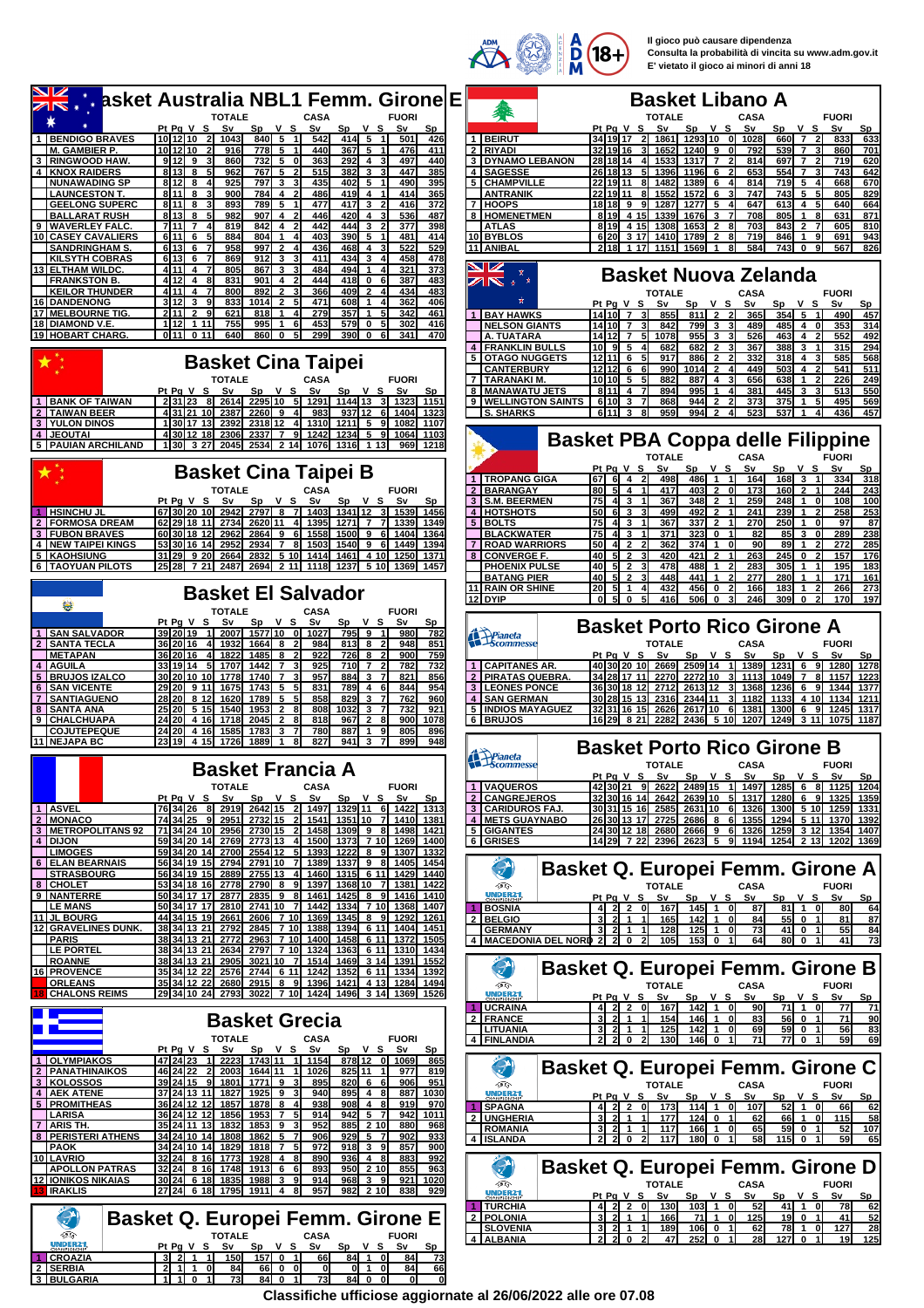

|                                                                                                                                                                                 | <b>Contract Contract Contract Contract Contract Contract Contract Contract Contract Contract Contract Contract Contract Contract Contract Contract Contract Contract Contract Contract Contract Contract Contract Contract Contr</b><br><b>THEFT</b> |
|---------------------------------------------------------------------------------------------------------------------------------------------------------------------------------|------------------------------------------------------------------------------------------------------------------------------------------------------------------------------------------------------------------------------------------------------|
| <b>Basket Q. Europei Femm. Girone F</b>                                                                                                                                         | ket Q. Mondiale, America 2022 Girone D<br>Pianeta<br>Scommesse                                                                                                                                                                                       |
| ĢG<br><b>FUORI</b><br><b>NDER2</b><br>PtPgVS<br>Sv<br>S٧<br>Sp V S<br>Sp V S<br>Sv                                                                                              | S٧<br>Sp<br>Pa                                                                                                                                                                                                                                       |
| $57$ 1<br>$2^{\degree}$<br>121<br>85<br><b>RUSSIA</b><br>162<br>$\overline{1}$<br>οI<br>77<br>64                                                                                | STATI UNITI<br>365<br>330                                                                                                                                                                                                                            |
| 48I<br>77<br><b>DANIMARCA</b><br>139<br>125<br>82<br>$\Omega$<br>57<br><b>MONTENEGRO</b><br>134<br>145<br>64<br>85<br>70<br>60<br>0<br>-1                                       | <b>MESSICO</b><br>335<br>336<br>3<br>3 PORTORICO<br>305<br>296                                                                                                                                                                                       |
| 152<br>82<br><b>AUSTRIA</b><br>108<br>60<br>70 I<br>$\mathbf 0$<br>48<br>0                                                                                                      | 284<br>4 CUBA<br>311                                                                                                                                                                                                                                 |
| <b>Basket Q. Europei Femm. Girone G</b><br>ÐG                                                                                                                                   | ket Q. Mondiale, Asia-Oceania Girone A<br>Pianeta<br>Scommess                                                                                                                                                                                        |
| <b>CASA</b><br><b>TOTALE</b><br><b>FUORI</b><br>Pt Pg V S<br>$V_S$<br>Sv<br>Sp<br>V S<br>Sv<br>S٧<br><u>Sp</u>                                                                  | <u>Sv</u><br>Pa<br>s                                                                                                                                                                                                                                 |
| ol<br>64<br>57 1<br><b>GRECIA</b><br>137<br>123<br>$\overline{1}$<br>73<br>66<br><b>PORTOGALLO</b><br>107<br>43<br>57<br>119<br>62<br>$\mathbf 0$<br>64                         | <b>NUOVA ZELANDA</b><br>284<br>0<br>169<br><b>FILIPPINE</b><br>151<br>152                                                                                                                                                                            |
| <b>ESTONIA</b><br>115<br>131<br>72<br>69<br>43<br>62<br>$\mathbf 0$<br>0<br>73 O<br>69<br><b>GRAN BRETAGNA</b><br>0<br>135<br>145<br>66                                         | 170<br><b>INDIA</b><br>284<br>4 REP. COREA                                                                                                                                                                                                           |
|                                                                                                                                                                                 |                                                                                                                                                                                                                                                      |
| <b>Basket Q. Europei Femm. Girone H</b>                                                                                                                                         | ket Q. Mondiale, Asia-Oceania Girone B                                                                                                                                                                                                               |
| Dig<br>TOTALE<br>CASA<br><b>FUORI</b><br><b>NDER2</b>                                                                                                                           | Prianeta<br>Scommesse                                                                                                                                                                                                                                |
| Pt Pg V S<br>Sp V S<br>$Sp$ $V$ $S$<br>S٧<br>S٧<br>114<br>48<br><b>ITALIA</b><br>151<br>$\overline{1}$<br>82<br>66                                                              | s<br>S٧<br><b>AUSTRALIA</b><br>268<br>196                                                                                                                                                                                                            |
| 50<br>69<br><b>SLOVACCHIA</b><br>119<br>66<br>65<br>131<br>$\mathbf 0$<br><b>SVIZZERA</b><br>108<br>119<br>50<br>65<br>58<br>54                                                 | <b>GIAPPONE</b><br>276<br>336<br><b>CINA</b><br>185<br>136                                                                                                                                                                                           |
| <b>LUSSEMBURGO</b><br>102<br>140<br>54<br>58<br>48<br>82                                                                                                                        | 4 TAIPEI<br>203<br>264                                                                                                                                                                                                                               |
|                                                                                                                                                                                 |                                                                                                                                                                                                                                                      |
| <b>Basket Q. Europei Femm. Girone I</b><br>ĢG                                                                                                                                   | ket Q. Mondiale, Asia-Oceania Girone C<br>Prianeta                                                                                                                                                                                                   |
| CASA<br><b>FUORI</b><br>NDER21<br>Pt Pg V S<br>Sp<br>S٧<br>Sp<br>S٧<br>v s<br>v s                                                                                               |                                                                                                                                                                                                                                                      |
| 72<br>132<br><b>BIELORUSSIA</b><br>$\overline{2}$<br>149<br>$\mathbf{1}$<br>οI<br>83<br>$\mathbf{1}$<br>66<br>60<br>01<br>60 O<br><b>OLANDA</b><br>154<br>143<br>82<br>72<br>83 | 300<br><b>GIORDANIA</b><br>260<br>350<br>244<br><b>LIBANO</b><br>3                                                                                                                                                                                   |
| <b>REPUBBLICA CECA</b><br>130<br>120<br>60<br>66<br>70<br><u>54</u>                                                                                                             | 279<br><b>ARABIA SAUDITA</b><br>296                                                                                                                                                                                                                  |
| 82<br>114<br>152<br>54<br>70I<br><b>IRLANDA</b><br>$\mathbf{0}$<br>$\mathbf{0}$<br>$\mathbf 0$                                                                                  | 232<br><b>INDONESIA</b>                                                                                                                                                                                                                              |
| <b>Basket Q. Europei Femm. Girone J</b>                                                                                                                                         | ket Q. Mondiale, Asia-Oceania Girone D                                                                                                                                                                                                               |
| D<br><b>CASA</b><br>TOTAI F<br><b>FUORI</b>                                                                                                                                     | Pianeta<br>Scommesse                                                                                                                                                                                                                                 |
| Sv<br>Sp V S<br>Sv<br>Pt Pg V S<br>S٧<br><u>v s</u><br><b>Sp</b><br>0l<br>89<br>70 1 0<br><b>LETTONIA</b><br>151<br>126<br>$\overline{1}$<br>62<br>56                           | S٧<br>Sp<br><b>KAZAKISTAN</b><br>333<br>262<br>4<br>ΩI                                                                                                                                                                                               |
| <b>ISRAELE</b><br>62<br>62<br>$\mathbf 0$<br>$\mathbf 0$<br>56<br>$\mathbf 0$                                                                                                   | <b>IRAN</b><br>331<br>271                                                                                                                                                                                                                            |
| 89<br>1110<br>70<br>$\mathbf{0}$<br>ol o<br><b>70</b><br><b>SVEZIA</b><br>$\mathbf{0}$<br>89                                                                                    | <b>SIRIA</b><br>293<br>309<br><b>BAHRAIN</b><br>242<br>357                                                                                                                                                                                           |
| Basket Q. Mondiale, Africa Girone A                                                                                                                                             |                                                                                                                                                                                                                                                      |
| Prianeta                                                                                                                                                                        | <b>Basket Q. Mondiale, Europa Girone A</b>                                                                                                                                                                                                           |
| Pg<br>Sp<br>51<br>3<br>238<br><b>NIGERIA</b><br>2<br>218                                                                                                                        | v<br>s<br>S٧<br>Sp                                                                                                                                                                                                                                   |
| <b>MALI</b><br>210<br>196                                                                                                                                                       | <b>SERBIA</b><br>299<br>316                                                                                                                                                                                                                          |
| <b>UGANDA</b><br>212<br>245<br>3<br><b>CAPO VERDE</b><br>211<br>212                                                                                                             | <b>LETTONIA</b><br>316<br>303<br>3<br>3 BELGIO<br>284<br>260                                                                                                                                                                                         |
|                                                                                                                                                                                 | 4 SLOVACCHIA<br>257<br>311                                                                                                                                                                                                                           |
| Basket Q. Mondiale, Africa Girone B<br>Pianeta                                                                                                                                  | <b>Basket Q. Mondiale, Europa Girone B</b>                                                                                                                                                                                                           |
| S٧<br><u>Sp</u>                                                                                                                                                                 |                                                                                                                                                                                                                                                      |
| 214<br><b>SOUTH SUDAN</b><br><u> 188</u>                                                                                                                                        |                                                                                                                                                                                                                                                      |
| <b>TUNISIA</b><br>5<br>184<br>174<br>176<br>174<br><b>CAMERUN</b><br>4                                                                                                          | 217<br><b>GRECIA</b><br>216<br>$\vert$ 1<br>2<br>222<br>215<br>$\overline{2}$<br><b>TURCHIA</b>                                                                                                                                                      |
| 152<br>190<br><b>RUAND</b>                                                                                                                                                      | <b>BIELORUSSIA</b><br>147<br>151<br>145<br><b>JURAN BRETAGNA</b><br>1531                                                                                                                                                                             |
| Basket Q. Mondiale, Africa Girone C                                                                                                                                             |                                                                                                                                                                                                                                                      |
| <b>Prianeta</b><br>Scommesse                                                                                                                                                    | Basket Q. Mondiale, Europa Girone ¢                                                                                                                                                                                                                  |
| 6<br><b>COSTA D'AVORIO</b><br>229<br>189<br>3<br>3<br>01                                                                                                                        | Sν<br>Pt<br><u>Sp</u><br>Рg<br>s                                                                                                                                                                                                                     |
| <b>ANGOLA</b><br>209<br>5<br>2<br>164                                                                                                                                           | <b>FINLANDIA</b><br>308<br>3<br>298                                                                                                                                                                                                                  |
| <b>GUINEA</b><br>204<br>226<br><b>CENTRAL AFRICAN REP</b><br>183<br>246                                                                                                         | <b>SLOVENIA</b><br>325<br>332<br><b>SVEZIA</b><br>329<br>325<br>61                                                                                                                                                                                   |
|                                                                                                                                                                                 | 4 CROAZIA<br>51<br>314<br>321                                                                                                                                                                                                                        |
| Basket Q. Mondiale, Africa Girone D<br>Prianeta<br>Scommesse                                                                                                                    | <b>Basket Q. Mondiale, Europa Girone D</b>                                                                                                                                                                                                           |
|                                                                                                                                                                                 |                                                                                                                                                                                                                                                      |
| 1 SENEGAL<br>232<br>51<br>2<br>174<br>177<br>5                                                                                                                                  | v<br>S٧<br>Sp<br>Pq<br>293                                                                                                                                                                                                                           |
| <b>EGITTO</b><br>224<br><b>CONGO</b><br>175<br>5<br>179                                                                                                                         | <b>GERMANY</b><br>285<br>1 <sup>1</sup><br><b>ISRAELE</b><br>295<br>285                                                                                                                                                                              |
| 271<br>4 KENYA<br>162                                                                                                                                                           | <b>ESTONIA</b><br>281<br>61<br>286<br>4   POLONIA<br>271<br>284                                                                                                                                                                                      |
| ket Q. Mondiale, America 2022 Gironer                                                                                                                                           |                                                                                                                                                                                                                                                      |
| Pianeta<br>Scommesse                                                                                                                                                            | Basket Q. Mondiale, Europa Girone E                                                                                                                                                                                                                  |
| s<br>S٧<br>Sp.<br>Pt<br>Pg<br>316<br><b>VENEZUELA</b><br>$\mathbf{0}$<br>215                                                                                                    |                                                                                                                                                                                                                                                      |
| <b>ARGENTINA</b><br>298<br>239<br>7                                                                                                                                             | <b>FRANCE</b><br>1<br>314<br>4<br>01<br><u> 233</u>                                                                                                                                                                                                  |
| <b>PANAMA</b><br>5<br>248<br>272<br><b>PARAGUAY</b><br>217<br>353                                                                                                               | <b>MONTENEGRO</b><br>$\overline{2}$<br>317<br>297<br>61<br>2<br>2<br><b>UNGHERIA</b><br>290<br>320                                                                                                                                                   |
|                                                                                                                                                                                 | <b>PORTOGALLO</b><br>256<br>327<br>$\sim$                                                                                                                                                                                                            |
| ket Q. Mondiale, America 2022 Girone<br><b>Prianeta</b><br>Scommesse                                                                                                            | Basket Q. Mondiale, Europa Girone F                                                                                                                                                                                                                  |
|                                                                                                                                                                                 |                                                                                                                                                                                                                                                      |
| 1 BRASILE<br>362<br>81<br>01<br>247<br>4                                                                                                                                        | Ρt<br>S٧<br><b>Sp</b><br>Pa                                                                                                                                                                                                                          |
| 2 URUGUAY<br>309<br>296<br>7<br>3<br>CILE<br>265<br><u>312</u>                                                                                                                  | LITUANIA<br>4<br>318<br>268<br>81<br>$\mathbf{0}$<br><b>BOSNIA</b><br>315<br>320                                                                                                                                                                     |
| 293<br>374<br><b>COLOMBIA</b>                                                                                                                                                   | <b>BULGARIA</b><br>$\mathbf{3}$<br>303<br>327<br><b>REPUBBLICA CECA</b><br>309<br>330                                                                                                                                                                |
| ket Q. Mondiale, America 2022 Gironer                                                                                                                                           |                                                                                                                                                                                                                                                      |
| Prianeta<br>Scommesse                                                                                                                                                           | <b>Basket Q. Mondiale, Europa Girone G</b>                                                                                                                                                                                                           |
|                                                                                                                                                                                 |                                                                                                                                                                                                                                                      |
| <b>CANADA</b><br>8<br>407<br>275<br>4<br>01<br><b>REP. DOMINICANA</b><br>7<br>356<br>271                                                                                        | v<br>s<br>S٧<br>Sp<br>Ρt<br>Pq<br><b>GEORGIA</b><br>319<br>307<br>$\mathbf{1}$                                                                                                                                                                       |
|                                                                                                                                                                                 |                                                                                                                                                                                                                                                      |
| <b>BAHAMAS</b><br>301<br>392<br><b>ISOLE VERGINI A</b><br>241<br>367<br>0                                                                                                       | <b>SPAIN</b><br>271<br>200<br>$\mathbf{2}$<br>з<br>0<br><b>UCRAINA</b><br>235<br>237<br>2<br>41                                                                                                                                                      |

**Classifiche ufficiose aggiornate al 26/06/2022 alle ore 07.08**